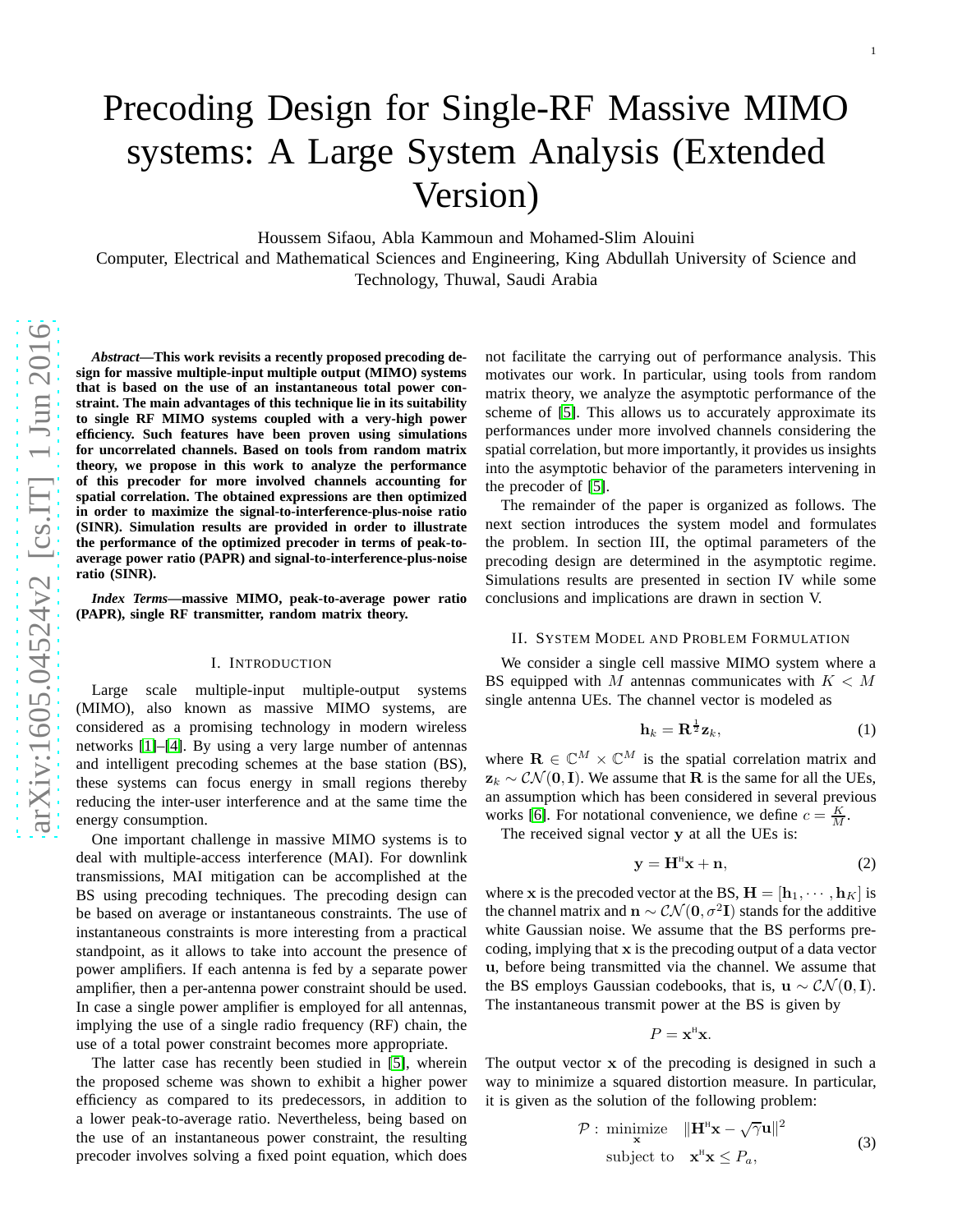where  $P_a$  is the maximum allowed transmit power and  $\gamma$ is a design parameter which will be optimized later. The main difference between the precoding solving [\(3\)](#page-0-0) and the classical precoding techniques proposed within the framework of massive MIMO systems lies in the use of an instantaneous power constraint instead of an average power constraint. If the average power constraint were used, then the precoding would reduce to the ZF precoding. The precoding solving [\(3\)](#page-0-0) has been determined in [\[5\]](#page-4-2), where it has been proven that the solution is as follows: Define

$$
\phi(\mathbf{x})=\|\mathbf{H}^{\scriptscriptstyle\mathsf{H}}\mathbf{x}-\sqrt{\gamma}\mathbf{u}\|^2=(\mathbf{x}-\mathbf{b})^{\scriptscriptstyle\mathsf{H}}\mathbf{A}(\mathbf{x}-\mathbf{b}),
$$

where  $\mathbf{b} = \sqrt{\gamma} \mathbf{H} (\mathbf{H}^{\text{H}} \mathbf{H})^{-1} \mathbf{u}$  and  $\mathbf{A} = \mathbf{H} \mathbf{H}^{\text{H}}$ . Vector  $\mathbf{b}$ corresponds to the zero forcing (ZF) solution. As reported in [\[5\]](#page-4-2), by applying the method of Lagrange multipliers, it can be shown that x is a stationary point of  $\phi(\mathbf{x})$  if and only if

$$
\mathbf{A}(\mathbf{x} - \mathbf{b}) = -\delta \mathbf{x},
$$

where  $\delta \geq 0$  is the Lagrange multiplier. Let  $\mathbf{x}^*$  denotes the optimal solution of [\(3\)](#page-0-0). Then, two cases should be considered:

**Case 1:** If  $\mathbf{b}^{\text{H}}\mathbf{b} \leq P_a$ , then  $\delta = 0$  and  $\mathbf{x}^* = \mathbf{b}$ .

**Case 2:** If  $\mathbf{b}^{\text{H}}\mathbf{b} > P_a$ , then  $\delta > 0$  and  $\mathbf{x}^* = (\mathbf{A} + \delta \mathbf{I})^{-1} \mathbf{A} \mathbf{b}$ , where  $\delta^*$  is selected so that  $(\mathbf{x}^*)^H \mathbf{x}^* = P_a$ .

This shows that depending on  $P_a$ , the optimal precoding can be either the ZF precoder or the regularized zero-forcing precoder. The solution of [\(3\)](#page-0-0) can be thought of as a clipping algorithm, returning the ZF precoding if this latter exhibits a power less than  $P_a$  or the RZF precoding otherwise. When the RZF is used, a scalar  $\delta^*$  must be selected so that the total transmit power is equal to  $P_a$ . The work in [\[5\]](#page-4-2) suggests to determine  $\delta^*$  numerically, which does not give insights on the optimal choice of  $\gamma$ . To overcome this issue, we resort to tools from random matrix theory and assume that  $M$  and  $K$  increase with the same pace. This allows us to compute a deterministic equivalent approximating the SINR. Maximizing the obtained expression, an optimal value for  $\gamma$  can be thus derived. More details in this respect will be provided in the next section.

#### III. ASYMPTOTIC ANALYSIS

## A. Deterministic equivalent of  $\delta^*$

In this section, we will only treat the case in which  $\mathbf{b}^H \mathbf{b} >$  $P_a$  since, otherwise, the lagrangian multiplier  $\delta$  is known to be equal to zero. If  $\mathbf{b}^H \mathbf{b} > P_a$ , the transmit power can be expressed as:

$$
P(\delta) = \mathbf{x}^{\mathrm{H}} \mathbf{x} = \gamma \mathbf{u}^{H} (\mathbf{H}^{\mathrm{H}} \mathbf{H} + \delta \mathbf{I})^{-1} \mathbf{H}^{\mathrm{H}} \mathbf{H} (\mathbf{H}^{\mathrm{H}} \mathbf{H} + \delta \mathbf{I})^{-1} \mathbf{u}, \tag{4}
$$

In the first step, we compute a deterministic equivalent of the transmit power for a fixed  $\delta > 0$ . For notational convenience, we define  $\rho = \frac{\delta}{K}$ .

**Proposition 1.** Let  $\alpha(t)$  be the unique solution to the following *fixed-point equation:*

$$
\alpha(t) = \frac{1}{K} \operatorname{tr} \left( \mathbf{R} \left( \mathbf{I}_M + \frac{t\mathbf{R}}{1 + t\alpha(t)} \right)^{-1} \right). \tag{5}
$$

*In the asymptotic regime, we have*

$$
P(\rho) - \overline{P}(\rho) \xrightarrow[K \to \infty]{a.s.} 0,
$$

*where*

$$
\overline{P}(\rho) = \frac{\gamma}{\rho^2} \beta(\frac{1}{\rho}),\tag{6}
$$

*and*

$$
\beta(t) = \frac{\frac{1}{K} \operatorname{tr} (\mathbf{RT}^2(t))}{(1 + t\alpha(t))^2 - \frac{t^2}{K} \operatorname{tr} (\mathbf{RT}(t)\mathbf{RT}(t))}.
$$
 (7)

*with*  $\mathbf{T}(t) = \left(\mathbf{I}_M + \frac{t\mathbf{R}}{1+t\alpha(t)}\right)^{-1}$ .

*Proof:* The result is obtained by direct application of the result of [\[7,](#page-5-1) Theorem 8].

For fixed  $\gamma$  and in the case  $\mathbf{b}^H \mathbf{b} \ge P_a$ , as per the design procedure described in the previous section, the instantaneous optimal  $\rho$  is selected so that:

$$
P(\rho^*) = P_a.
$$

It can be shown that  $\overline{P}(\rho)$  is a strictly decreasing function. As a consequence, a deterministic equivalent for  $\rho^*$ ,  $\overline{\rho}$ , is solution to the following equation:

$$
\overline{P}(\rho) = P_a,\tag{8}
$$

It is worth pointing out that the use of  $\overline{\rho}$  instead of  $\rho^*$  might be not a good idea in practice, since it might for some channel realizations lead to an instantaneous power that is higher than  $P_a$ . This value can be, however, leveraged in order to determine the optimal value of  $\gamma$  that maximizes the power efficiency and the SINR.

## *B. Optimal* γ

In this section, we consider the SINR of all users defined as [\[5\]](#page-4-2):

$$
\text{SINR} = \frac{\gamma \mathbf{u}^{\text{H}} \mathbf{u}}{\|\mathbf{H}^{\text{H}} \mathbf{x} - \sqrt{\gamma} \mathbf{u}\|^2 + K\sigma^2}.
$$
 (9)

A deterministic equivalent of the SINR is given in the following proposition.

**Proposition 2.** *In the asymptotic regime, we have*

$$
SINR - \overline{SINR} \xrightarrow[K \to \infty]{a.s.} 0,
$$

*where*

$$
\overline{\text{SINR}} = \frac{1}{\frac{\sigma^2}{P_a \rho^2} \beta(\frac{1}{\rho}) + \left(\frac{1}{K} \operatorname{tr} \left(\mathbf{T}(\frac{1}{\rho})\right) - \frac{M - K}{K} - \frac{1}{\rho} \beta(\frac{1}{\rho})\right)},
$$

*Proof:* See appendix [VI.](#page-3-0)

With the asymptotic equivalent of the SINR and the transmit power at hand, we are now in position to determine the optimal  $γ$ :

**Proposition 3.** *The optimal*  $\gamma$  *that maximizes the SINR in the asymptotic regime is:*

$$
\gamma^* = \frac{1}{\frac{P_a}{\sigma^4} \beta \left(\frac{P_a}{\sigma^2}\right)}.
$$

*Proof:* See appendix [VI.](#page-4-3)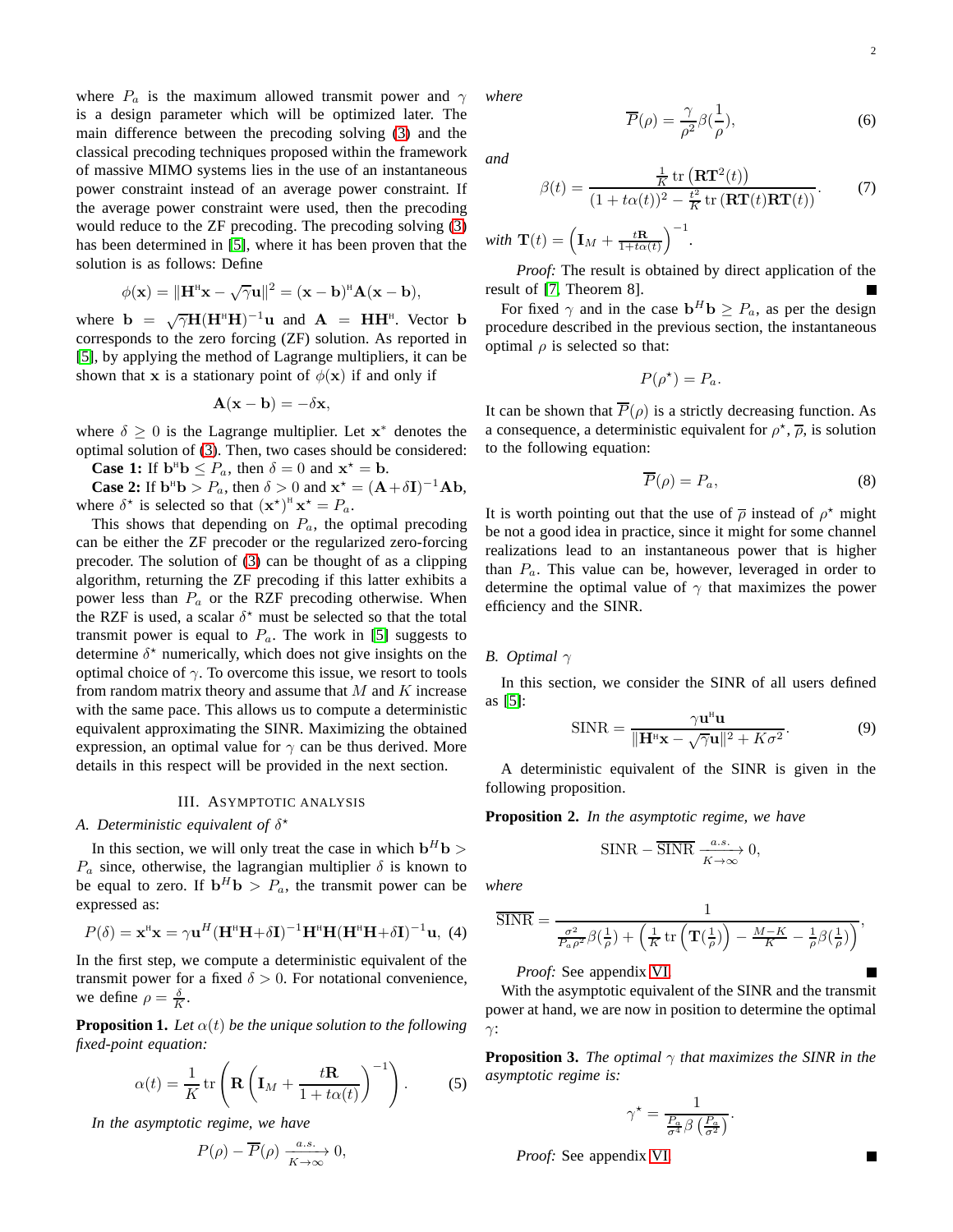### *C. Particular case:*  $\mathbf{R} = \mathbf{I}_M$

The treatment of  $\mathbf{R} = \mathbf{I}_M$  is detailed hereafter. Interestingly, it turns out that in this case, the transmit power and the SINR admit explicit closed-form expressions that do not required solving fixed-point equations.

<span id="page-2-2"></span>
$$
P(\delta) = \mathbf{x}^{\mathrm{H}} \mathbf{x} = \gamma \mathbf{u}^{H} (\mathbf{H}^{\mathrm{H}} \mathbf{H} + \delta \mathbf{I})^{-1} \mathbf{H}^{\mathrm{H}} \mathbf{H} (\mathbf{H}^{\mathrm{H}} \mathbf{H} + \delta \mathbf{I})^{-1} \mathbf{u},
$$
\n(10)

**Proposition 4.** *In the asymptotic regime, we have*

$$
P(\rho)-\overline{P}(\rho)\xrightarrow[K\to\infty]{a.s.} 0,
$$

*where*

$$
\overline{P}(\rho) = \gamma[m(\rho) + \rho m'(\rho)] \stackrel{\Delta}{=} \gamma \overline{f}(\rho),
$$

*and*  $m(\rho) = \frac{-2}{1 - c - \rho - \sqrt{(1 - c + \rho)^2 + 4c\rho}}$ .

*Proof:* See Appendix [VI.](#page-4-4)

<span id="page-2-3"></span>**Proposition 5.** *In the asymptotic regime, we have*

$$
\text{SINR} - \overline{\text{SINR}} \xrightarrow[K \to \infty]{a.s.} 0,
$$

*where*

<span id="page-2-0"></span>
$$
\overline{\text{SINR}} = \frac{1}{-\bar{\rho}^2 m'(\bar{\rho}) + \frac{\sigma^2}{P_a} \bar{f}(\bar{\rho})}.
$$
 (11)

*Proof:* See Appendix [VI.](#page-4-5)

From equation [\(11\)](#page-2-0), the optimal  $\gamma$  that maximizes the SINR can be determined by optimizing over  $\bar{\rho}$ . Note that function  $g(\bar{\rho}) = -\bar{\rho}^2 m'(\bar{\rho}) + \frac{\dot{\sigma}^2}{P_a}$  $\frac{\sigma^2}{P_a} \bar{f}(\bar{\rho})$  is convex over [0, + $\infty$ [. This can be easily shown by taking the second derivative. Besides, it can be easily checked that  $g'(\frac{\sigma^2}{P_s})$  $\frac{\sigma^2}{P_a}$ ) = 0. Hence,  $\bar{\rho}$  that maximizes the SINR is  $\bar{\rho}^* = \frac{\sigma^2}{P}$  $\frac{\sigma^2}{P_a}$  and the optimal  $\gamma$  is such as  $\gamma^* =$  $Pa$  $\frac{Pa}{f\left(\frac{\sigma^2}{P_a}\right)}$ .

## IV. POWER EFFICIENCY ANALYSIS

Assuming that the maximum allowed transmit power is  $P_a$ , the average power efficiency can be expressed as

$$
\eta_t = \eta_a \frac{\mathbb{E}[(\mathbf{x}^*)^{\mathrm{H}} \mathbf{x}^*]}{P_a},
$$

where  $\eta_a$  is the efficiency of the power amplifier [\[5\]](#page-4-2). As per the design procedure described in section II, quantity  $(x^*)^H x^*$ is given by:

$$
(\mathbf{x}^*)^{\scriptscriptstyle{\mathrm{H}}}\mathbf{x}^*=\mathbf{b}^{\scriptscriptstyle{\mathrm{H}}}\mathbf{b}\mathbf{1}_{\{\mathbf{b}^{\scriptscriptstyle{\mathrm{H}}}\mathbf{b}\leq P_a\}}+P_a\mathbf{1}_{\{\mathbf{b}^{\scriptscriptstyle{\mathrm{H}}}\mathbf{b}\geq P_a\}}
$$

where  $\mathbf{1}_A$  denotes the indicator function of set A. It follows, thus, that the average power efficiency writes as:

<span id="page-2-1"></span>
$$
\eta_t = \eta_a \left( \int_{\frac{P_a}{\gamma}}^{\infty} f_Z(z) dz + \frac{\gamma}{P_a} \int_0^{\frac{P_a}{\gamma}} z f_Z(z) dz \right). \tag{12}
$$

where  $Z \triangleq \frac{1}{\gamma} \mathbf{b}^{\text{H}} \mathbf{b} = \mathbf{u}^{\text{H}} (\mathbf{H}^H \mathbf{H})^{-1} \mathbf{u}$  and  $f_Z$  denotes its probability density function (pdf). Since  $H$  is unitarily invariant,  $Z \stackrel{d}{u} \frac{X}{Y}$  where  $X = \frac{1}{K} \mathbf{u}^{\text{H}} \mathbf{u}$  and  $Y = \frac{1}{K} \frac{1}{[(\mathbf{H}^{\text{H}} \mathbf{H})^{-1}]_{1,1}}$ . In case of uncorrelated channels ( $\mathbf{R} = \mathbf{I}_M$ ), variable Z is known to follow a scaled  $F$ -distribution [\[5\]](#page-4-2), [\[8\]](#page-5-2). However, when the channels are correlated, finding a closed-form expressions for Z might be not possible, the main difficulty lying in the characterization of the distribution  $Y$ . To handle this case, we will use the asymptotic approximation developed in [\[9\]](#page-5-3). Prior to that, we shall define the following notations. For  $s \geq 0$ , we define  $I_{\text{erg}}(s)$  as:

$$
I_{erg}(s) = \ln \det \left[ \mathbf{I}_M + \mathbf{R} \left( s + \frac{1}{t(s)} \right) \right] + K[\ln(t(s)) - 1], \tag{13}
$$

where  $t(s)$  is the unique solution to:

$$
1 = \frac{1}{K} \sum_{i=1}^{M} \frac{R_i}{t(s)(1 + R_i s) + R_i}
$$

For  $y > 0$ , define  $s_0$  as the unique positive solution in s to the following equation:

$$
1 = \frac{1}{K} \sum_{i=1}^{M} \frac{R_i}{y(1 + R_i s) + R_i}
$$

Define  $v_1, v_2$  as:

$$
v_1 = -\ln|1 - M_{t1}M_{r1}| - \ln|1 - M_{t2}M_{r2}| + 2 - \ln|1 - M_{t3}M_{r3}|,
$$
  

$$
v_2 = -\ln\left|\frac{M_{r1}}{1 - M_{t1}M_{r1}}\right|,
$$

with

$$
M_{t1} = \frac{1}{[y]^2},
$$
  
\n
$$
M_{t2} = \frac{1}{[t(0)]^2},
$$
  
\n
$$
M_{t3} = \frac{1}{[t(0)y]},
$$
  
\n
$$
M_{r1} = \frac{1}{K} \operatorname{tr} \left( \mathbf{R}^2 \left[ \mathbf{I}_M + \mathbf{R} \left( s_0 + \frac{1}{y} \right) \right]^{-2} \right),
$$
  
\n
$$
M_{r2} = \frac{1}{K} \operatorname{tr} \left( \mathbf{R}^2 \left[ \mathbf{I}_M + \mathbf{R} \left( \frac{1}{t(0)} \right) \right]^{-2} \right),
$$
  
\n
$$
M_{r3} = \frac{1}{K} \operatorname{tr} \left( \mathbf{R}^2 \left[ \mathbf{I}_M + \mathbf{R} \left( \frac{1}{t(0)} \right) \right]^{-1} \left[ \mathbf{I}_M + \mathbf{R} \left( s_0 + \frac{1}{y} \right) \right]^{-1} \right).
$$

Then, up to an error of order  $\mathcal{O}(K^{-1})$ , the asymptotic pdf of  $Y$  is given by [\[9\]](#page-5-3):

$$
f_Y(y) = \sqrt{\frac{K}{2\pi}} e^{\left(Ks_0y - I_{erg}(s_0) + I_{erg}(0) + \frac{v_1 + v_2}{2}\right)},
$$
 (14)

while the asymptotic pdf of  $Z$  can be evaluated numerically using the following formula:

$$
f_Z(z) = \int_0^\infty y f_X(zy) f_Y(y) dy.
$$
 (15)

With the distribution of Z on hand, the power efficiency  $\eta_t$ in [\(12\)](#page-2-1) of this precoding scheme is in its turn computed numerically.

#### V. NUMERICAL RESULTS

In this section, numerical results are presented in order to illustrate the valuable implications of our theoretical results. Moreover, Montecarlo simulations are used to validate the analysis in the asymptotic regime. In all figures, the results are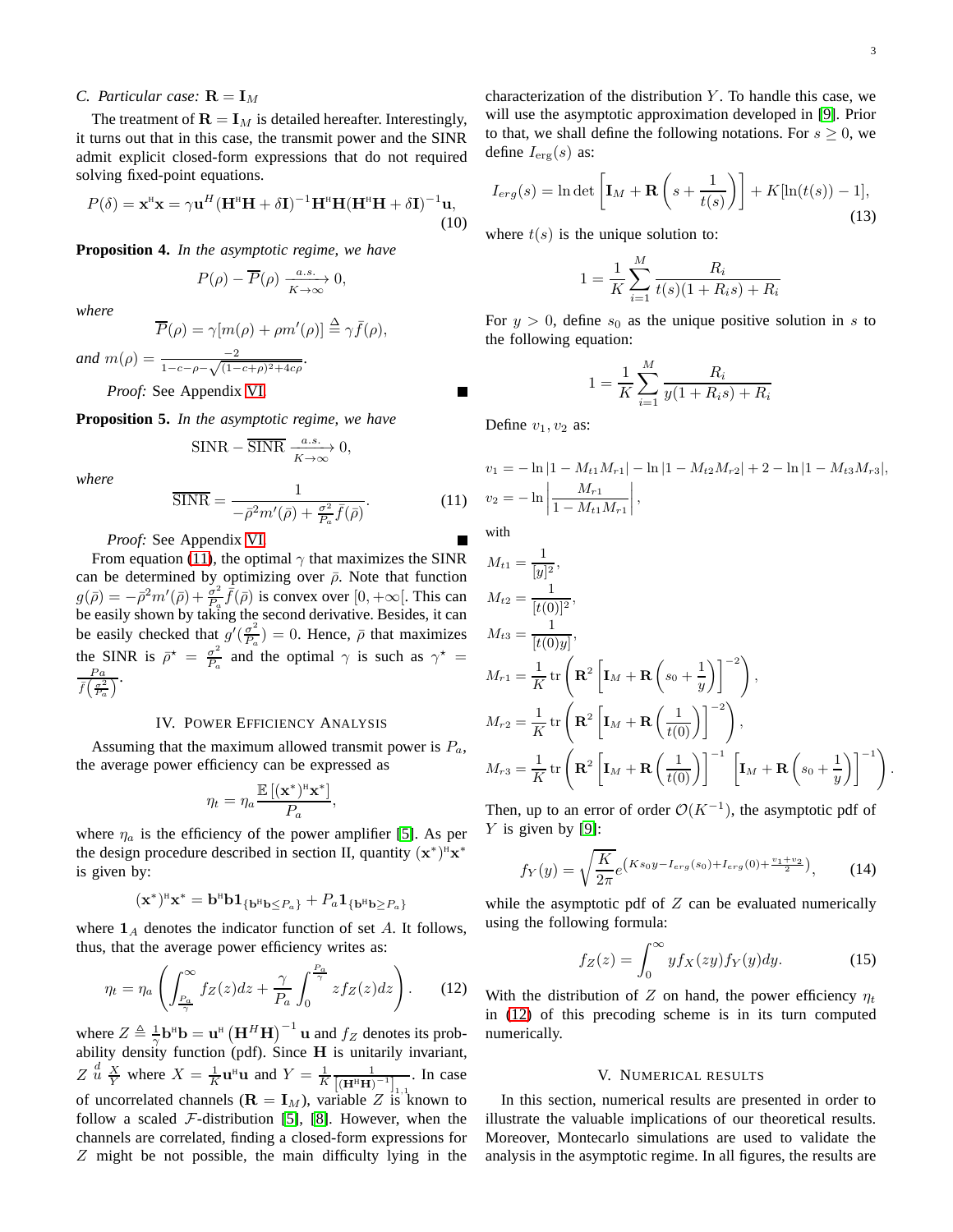

<span id="page-3-1"></span>Fig. 1. SINR at the left Y-axis and  $\eta_t$  at the right Y-axis vs.  $\frac{1}{\gamma}$  when  $K = 40$  and  $M = 80$ .

obtained by averaging over 1000 different channel realizations. In all simulations, the covariance matrix is modeled as:

$$
\left[\mathbf{R}\right]_{i,j} = \begin{cases} a^{j-i} & \text{if } i \leq j \\ (a^{j-i})^*, & \text{if } i > j, \end{cases}
$$
 (16)

where  $a \in \mathbb{C}$  is the (complex) correlation coefficient of neighboring antenna and  $x^*$  denotes the complex conjugate of  $x$ . This is known as the exponential correlation model [\[10\]](#page-5-4). Without loss of generality, we assume that  $P_a = 1$ .

We first consider a massive MIMO system with 80 antennas at the BS and 40 UEs. Fig. [1](#page-3-1) plots the SINR at left Yaxis and the power efficiency  $\eta_t$  at the right Y-axis versus  $\frac{1}{c}$  or different values of the noise variance and different covariance matrices. It is important to note from this figure that there exists an optimal  $\gamma$  that maximizes the SINR and which depend on the noise variance, the channel covariance matrix and the ratio between  $K$  and  $M$ . Given all the required parameters, we are able to determine the optimal  $\gamma$  as shown in the previous section. Moreover, we observe that the power efficiency increases slightly with the correlation coefficient. However, the increase in power efficiency is negligible compared to the loss on SINR.

In fig. [2,](#page-3-2) we plot the SINR versus the number of the BS antennas M for a fixed number of UEs  $K = 40$ . We compare the performance of the considered precoding technique when the optimal  $\gamma$  is used and when an arbitrary  $\gamma$  is chosen. It is observed that our proposed  $\gamma$  provides a considerable increase in performance.

Fig. [3](#page-3-3) plots the maximum SINR of the single-RF system and the SINR of classical MIMO with MMSE precoding [\[11\]](#page-5-5) at left Y-axis versus M when  $K = 10$  and  $\sigma^2 = 1$ . The PAPR of the single-RF transmitter is plotted at the right Y-axis. It is observed that the single-RF transmitter has very low PAPR and exhibits an interesting gain in terms of SINR compared with the optimal MMSE precoding. The proposed precoding reduces slightly the performance while reducing significantly the PAPR.

### VI. CONCLUSION

In this paper, we have studied the performance of a recently proposed precoding scheme for single-RF massive MIMO



Fig. 2. SINR vs. M when  $K = 40$ ,  $\frac{1}{\sigma^2} = 12dB$  and  $\mathbf{R} = \mathbf{I}_M$ .

<span id="page-3-2"></span>

<span id="page-3-3"></span>Fig. 3. PAPR at the right Y-axis and SINR at the left Y-axis vs. M when  $K = 10, \frac{1}{\sigma^2} = 0$ dB and  $a = 0.1$ .

system. Unlike classical methods of precoding design, a more realistic model for power amplifiers is used by considering a peak power constraint. Using tools from random matrix theory, we have derived deterministic approximations of the optimal parameters of the considered precoding technique. It was shown that this precoding scheme has low PAPR and good SINR compared to the classical MMSE precoder.

#### <span id="page-3-0"></span>APPENDIX A

Starting from [\(18\)](#page-4-6),

$$
\frac{1}{K} ||\mathbf{H}^{\mathrm{H}} \mathbf{x} - \sqrt{\gamma} \mathbf{u}||^{2} = \frac{\gamma \rho^{2}}{K} \mathbf{u}^{\mathrm{H}} \left( \frac{\mathbf{H}^{\mathrm{H}} \mathbf{H}}{K} + \rho \mathbf{I} \right)^{-2} \mathbf{u}
$$

$$
= \rho \left( \frac{\gamma}{K} \mathbf{u}^{\mathrm{H}} \left( \frac{\mathbf{H}^{\mathrm{H}} \mathbf{H}}{K} + \rho \mathbf{I} \right)^{-1} \mathbf{u} - P(\rho) \right).
$$

We have an asymptotic equivalent of  $P(\rho)$ , it remains to deal with the term  $\frac{1}{K} \mathbf{u}^{\text{H}} \left( \frac{\mathbf{H}^{\text{H}} \mathbf{H}}{K} + \rho \mathbf{I} \right)^{-1} \mathbf{u}$ . It is known that such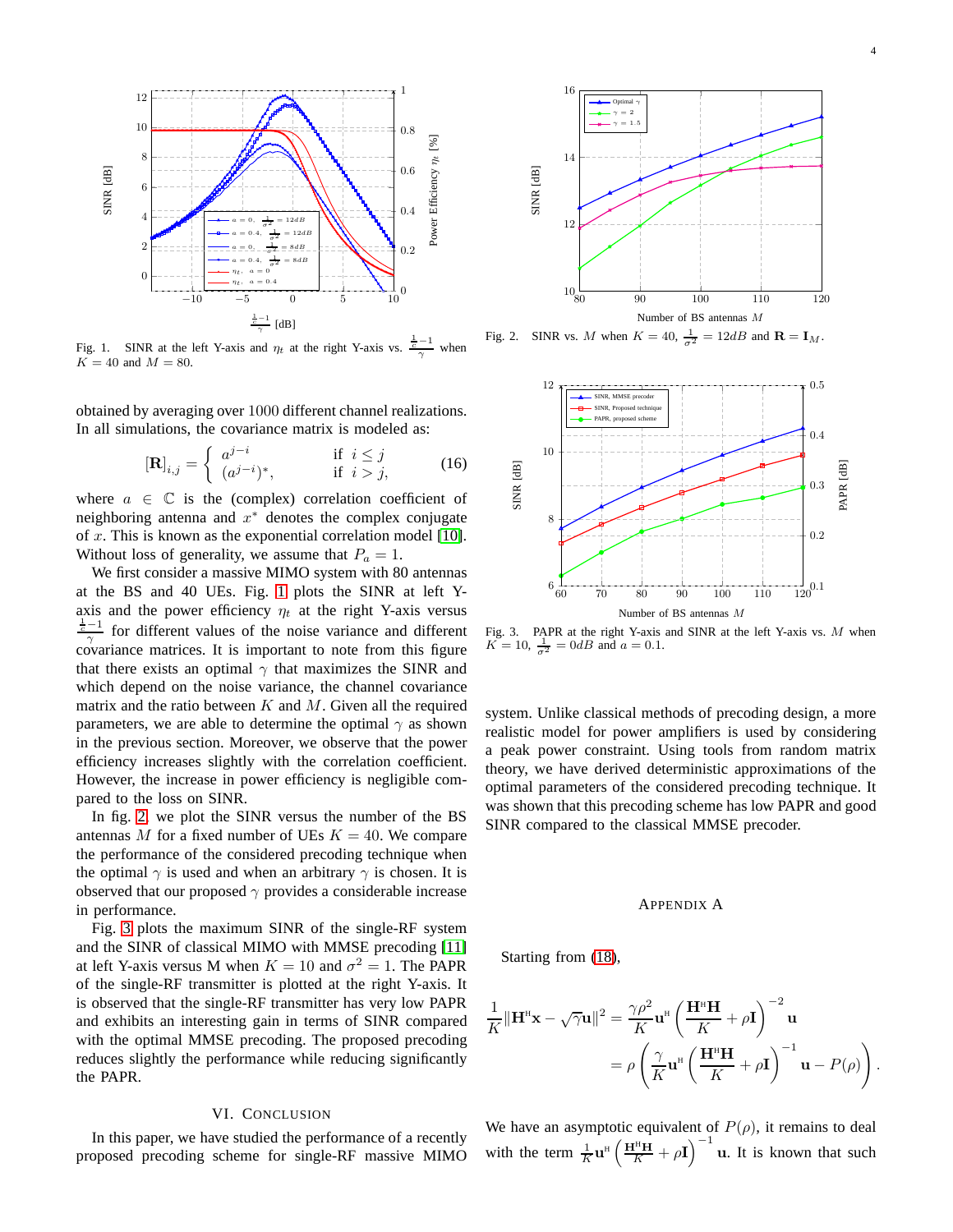.

quantity converges to its mean. Exploiting this result,

$$
\frac{1}{K} \mathbb{E} \mathbf{u}^{\text{H}} \left( \frac{\mathbf{H}^{\text{H}} \mathbf{H}}{K} + \rho \mathbf{I}_{K} \right)^{-1} \mathbf{u}
$$
\n
$$
= \frac{1}{K} \mathbb{E} \operatorname{tr} \left( \frac{\mathbf{H}^{\text{H}} \mathbf{H}}{K} + \rho \mathbf{I} \right)^{-1}
$$
\n
$$
= \frac{1}{K \rho} \mathbb{E} \operatorname{tr} \left( \frac{\mathbf{H}^{\text{H}} \mathbf{H}}{\rho K} + \mathbf{I}_{K} \right)^{-1}
$$
\n
$$
= \frac{1}{K \rho} \left[ \mathbb{E} \operatorname{tr} \left( \frac{\mathbf{H} \mathbf{H}^{\text{H}}}{\rho K} + \mathbf{I}_{M} \right)^{-1} - \frac{(M - K)}{K} \right].
$$

It is known from [\[7,](#page-5-1) Theorem 1] that for  $t > 0$ ,

$$
\frac{1}{K}\operatorname{tr}\left(\frac{t\mathbf{H}\mathbf{H}^{\mathrm{H}}}{K}+\mathbf{I}_{M}\right)^{-1}-\frac{1}{K}\operatorname{tr}\left(\mathbf{T}(t)\right)\xrightarrow[K\to\infty]{a.s.}0.
$$

Putting all the above results together, we have

$$
\frac{1}{K} \|\mathbf{H}^{\mathrm{H}}\mathbf{x} - \sqrt{\gamma} \mathbf{u}\|^2 - \left(\frac{\gamma}{K} \left( \mathrm{tr} \left[ \mathbf{T} \left( \frac{1}{\rho} \right) \right] + M - K \right) - \rho \overline{P}_1(\rho) \right) \xrightarrow[K \to \infty]{a.s.} 0.
$$

#### <span id="page-4-3"></span>APPENDIX B

To determine the optimal  $\gamma$ , it suffices to determine the optimal  $\rho$  that minimizes the following function

$$
\tilde{g}(\rho) = \frac{\sigma^2}{P_a \rho^2} \beta(\frac{1}{\rho}) + \left(\frac{1}{K} \operatorname{tr} \left(\mathbf{T}(\frac{1}{\rho})\right) - \frac{M - K}{K} - \frac{1}{\rho} \beta(\frac{1}{\rho})\right)
$$

From fig. 1, we conclude that there exists a unique  $\gamma$ , and thus a unique  $\rho$ , that maximize the SINR. Then, it suffices to determine  $\rho$  that satisfies  $\frac{\partial}{\partial \rho}\tilde{g}(\rho) = 0$ . One can easily show that

$$
\frac{1}{K}\frac{\partial}{\partial t}\operatorname{tr}\left(\mathbf{T}(t)\right)=-\beta(t),\quad\forall t>0.
$$

Thus,

$$
\tilde{g}'(\rho) = \left(\frac{-2\sigma^2}{P_a \rho^3} + \frac{2}{\rho^2}\right) \beta(\frac{1}{\rho}) + \left(\frac{-\sigma^2}{P_a \rho^4} + \frac{1}{\rho^3}\right) \beta'(\frac{1}{\rho}).
$$

Then, it can be checked that  $g'(\frac{\sigma^2}{P})$  $\frac{\sigma^2}{P_a}$ ) = 0. Thus,  $\rho^* = \frac{\sigma^2}{P}$  $\frac{\sigma^2}{P_a}$  and  $\gamma^* = \frac{P_a}{\frac{P_a^2}{\sigma^4} \beta(\frac{P_a}{\sigma^2})} = \frac{1}{\frac{P_a}{\sigma^4} \beta(\frac{P_a}{\sigma^2})}$ .

## <span id="page-4-4"></span>APPENDIX C

By replacing  $\delta$  by  $\rho = \frac{\delta}{K}$  in [\(10\)](#page-2-2), we have

$$
P(\rho) = \frac{\gamma}{K} \mathbf{u}^{\mathrm{H}} \left( \frac{\mathbf{H}^{\mathrm{H}} \mathbf{H}}{K} + \rho \mathbf{I} \right)^{-1} \frac{\mathbf{H}^{\mathrm{H}} \mathbf{H}}{K} \left( \frac{\mathbf{H}^{\mathrm{H}} \mathbf{H}}{K} + \rho \mathbf{I} \right)^{-1} \mathbf{u}
$$

$$
= \frac{\gamma}{K} \mathbf{u}^{\mathrm{H}} \left( \frac{\mathbf{H}^{\mathrm{H}} \mathbf{H}}{K} + \rho \mathbf{I} \right)^{-1} \mathbf{u} - \frac{\gamma \rho}{K} \mathbf{u}^{\mathrm{H}} \left( \frac{\mathbf{H}^{\mathrm{H}} \mathbf{H}}{K} + \rho \mathbf{I} \right)^{-2} \mathbf{u}
$$

Let  $\mathbf{Q}(\rho) = \left(\frac{\mathbf{H}^{\text{H}}\mathbf{H}}{K} + \rho \mathbf{I}\right)^{-1}$ . From [\[12\]](#page-5-6), we have 1  $\frac{1}{K} \mathbf{u}^{\text{H}} \mathbf{Q}(\rho) \mathbf{u} - m(\rho) \xrightarrow[K \to \infty]{a.s.} 0$ 

where

$$
m(\rho) = \frac{-2}{1 - c - \rho - \sqrt{(1 - c + \rho)^2 + 4c\rho}}
$$

And by noting that

$$
\frac{1}{K}\mathbf{u}^{H}\left(\frac{\mathbf{H}^{H}\mathbf{H}}{K}+\rho\mathbf{I}\right)^{-2}\mathbf{u}=-\frac{\partial}{\partial\rho}\left[\frac{1}{K}\mathbf{u}^{H}\mathbf{Q}(\rho)\mathbf{u}\right]
$$

Then, we have

<span id="page-4-7"></span>
$$
\frac{1}{K}\mathbf{u}^{\mathrm{H}}\left(\frac{\mathbf{H}^{\mathrm{H}}\mathbf{H}}{K}+\rho\mathbf{I}\right)^{-2}\mathbf{u}+m'(\rho)\xrightarrow[K\to\infty]{a.s.}0,\qquad(17)
$$

where  $m'(\rho)$  is the first derivative of  $m(\rho)$  with respect to  $\rho$ . Putting the above results together, we have

$$
P(\rho) - \gamma [m(\rho) + \rho m(\rho)] \xrightarrow[K \to \infty]{a.s.} 0.
$$

#### <span id="page-4-5"></span>APPENDIX D

The SINR can be written as

$$
\text{SINR} = \frac{\frac{\gamma}{K} \mathbf{u}^{\text{H}} \mathbf{u}}{\frac{1}{K} \|\mathbf{H}^{\text{H}} \mathbf{x} - \sqrt{\gamma} \mathbf{u}\|^2 + \sigma^2}
$$

First, it is known that

$$
\frac{1}{K}\mathbf{u}^{\mathrm{H}}\mathbf{u} - 1 \xrightarrow[K \to \infty]{a.s.} 0,
$$

It remains to deal with the interference term,

$$
\frac{1}{K} \|\mathbf{H}^{\mathrm{H}}\mathbf{x} - \sqrt{\gamma} \mathbf{u}\|^2 = (\mathbf{x} - \mathbf{b})^{\mathrm{H}} \mathbf{A} (\mathbf{x} - \mathbf{b})
$$

After some algebraic manipulations, we have

<span id="page-4-6"></span>
$$
\frac{1}{K} \|\mathbf{H}^{\mathrm{H}}\mathbf{x} - \sqrt{\gamma} \mathbf{u}\|^{2} = \frac{\gamma \rho^{2}}{K} \mathbf{u}^{\mathrm{H}} \left(\frac{\mathbf{H}^{\mathrm{H}} \mathbf{H}}{K} + \rho \mathbf{I}\right)^{-2} \mathbf{u}.
$$
 (18)

Thus, using [\(17\)](#page-4-7),

.

$$
\frac{1}{K} \|\mathbf{H}^{H}\mathbf{x} - \sqrt{\gamma}\mathbf{u}\|^{2} + \gamma \rho^{2} m'(\rho) \xrightarrow[K \to \infty]{a.s.} 0,
$$

Putting the above results together yields,

$$
\text{SINR} - \frac{1}{-\rho^2 m'(\rho) + \frac{\sigma^2}{\gamma}} \xrightarrow[K \to \infty]{a.s.} 0.
$$

Replacing  $\gamma$  by  $\frac{P_a}{f(\rho)}$  yields the result of proposition [5.](#page-2-3)

#### **REFERENCES**

- <span id="page-4-0"></span>[1] T.L. Marzetta, "Noncooperative cellular wireless with unlimited numbers of base station antennas," *IEEE Trans. Commun.*, vol. 9, no. 11, pp. 3590–3600, Nov. 2010.
- [2] J. Hoydis, S. ten Brink, and M. Debbah, "Massive MIMO in the UL/DL of cellular networks: How many antennas do we need?," *IEEE J. Sel. Areas Commun.*, vol. 31, no. 2, pp. 160–171, Feb. 2013.
- [3] F. Rusek, D. Persson, B.K. Lau, E.G. Larsson, T.L. Marzetta, O. Edfors, and F. Tufvesson, "Scaling up MIMO: Opportunities and challenges with very large arrays," *IEEE Signal Process. Mag.*, vol. 30, no. 1, pp. 40–60, Jan. 2013.
- <span id="page-4-1"></span>[4] E. G. Larsson, O. Edfors, F. Tufvesson, and T. L. Marzetta, "Massive mimo for next generation wireless systems," *IEEE Commun. Mag.*, vol. 52, no. 2, pp. 186–195, Feb. 2014.
- <span id="page-4-2"></span>[5] M. A. Sadaghat, R. Müller, and G. Fischer, "Broadcast precoding for massive MIMO subject to an instantaneous total power constraint," in *Globecom 2014, Atalanta, Georgia*, 2014.